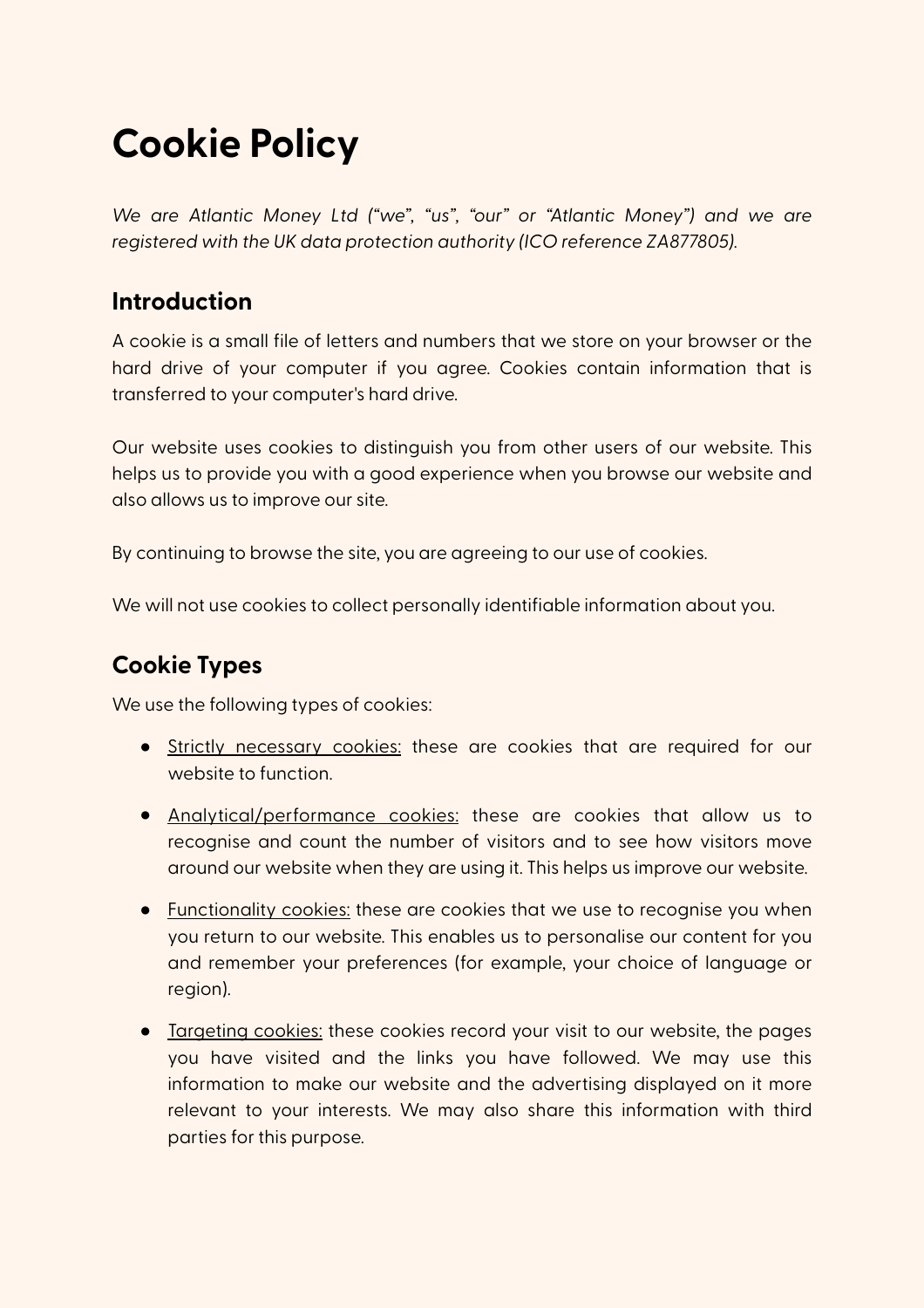#### **Cookie Names**

You can find more information about the individual cookies we use and the purposes for which we use them as follows:

- Google Analytics: these cookies are used to collect information about how visitors use our website. We use the information to compile reports and to help us improve our website. The cookies collect information in an anonymous form, including the number of visitors to our website, where visitors have come to the website from and the pages they visited. Google's privacy policy is available [here.](http://www.google.com/policies/privacy/)
- Google RECAPTCHA: these are used to protect you and our systems from cyber attacks, spam and abuse. You acknowledge and understand that the reCAPTCHA API works by collecting hardware and software information, such as device and application data, and sending this data to Google for analysis. The information collected in connection with your use of the service will be used for improving reCAPTCHA and for general security purposes. It will not be used for personalised advertising by Google. You can find further details [here.](https://support.google.com/recaptcha/?hl=en)
- Mixpanel: these cookies are set by Mixpanel Analytics and help us understand how people are using the site so we can improve the experience. Mixpanel's privacy policy is available [here.](https://mixpanel.com/legal/privacy-policy/)

Please note that third parties (including, for example, advertising networks and providers of external services like web traffic analysis services) may also use cookies, over which we have no control. These cookies are likely to be analytical/ performance cookies or targeting cookies.

### **Cookie Control**

You block cookies by activating the setting on your browser that allows you to refuse the setting of all or some cookies. However, if you use your browser settings to block all cookies (including essential cookies) you may not be able to access all or part of our site.

Browser operators provide help pages relating to cookie management in their products. Please see below for more information.

[Google Chrome](https://support.google.com/chrome/answer/95647?hl=en-GB) [Mozilla Firefox](https://support.mozilla.org/en-US/kb/cookies-information-websites-store-on-your-computer) [Safari \(Desktop\)](https://support.apple.com/kb/PH5042?locale=en_US)